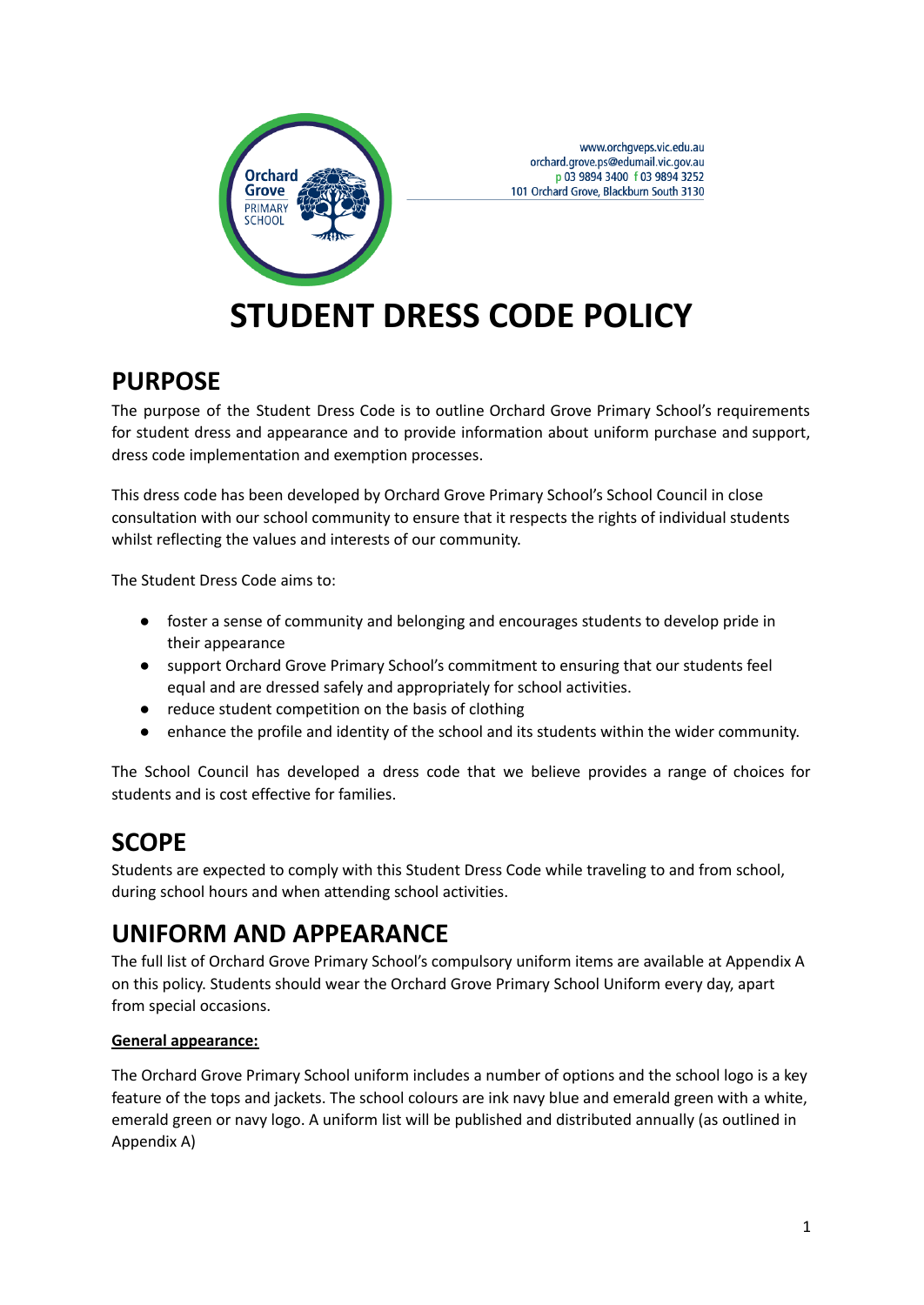Appropriate sports uniforms may be worn for sporting activities. House Spirit Tee shirts are able to be worn on PE days and for sporting events such as Athletics and Cross Country Days. The four house colours are: (Mirrabooka - blue, Warrawong - red, Killara - green, Wurundjeri - yellow). In senior grades, Sports Uniforms for some Interschool Sports will be distributed to students. It is each student's responsibility to care for loaned uniforms and return all items in good, clean condition at the beginning of each week.

An Art Smock must be provided for use in the Art Session and in class when required to protect the uniform.

All footwear must be 'covered in' (caged toe and full heel), black, white or navy shoes. Combinations of these colours are acceptable. Shoelaces must also be in these colours.

School uniforms must be worn appropriately in length and size e.g. no very short dresses or short shorts.

Bike shorts are encouraged to be worn under the summer dress for modesty reasons. They are not to be worn as an alternative to normal shorts and worn with the school shirt.

Leggings are not considered pants and cannot be worn alone with school tops.

No layering of skivvies or long sleeved shirts to be put under the summer dress or short sleeve polo tops.

In Winter, students may wear a warm coat to and from school, preferably navy.

While at school, travelling to or from school or participating in school activities, Orchard Grove Primary School students must comply with the following:

- Uniforms must be clean and in good repair
- Uniforms must be clearly marked with the owner's name
- Additional layers of clothing may be worn underneath the uniform for added warmth, provided these undergarments are completely hidden

#### **Jewellery and cosmetics:**

Students are not permitted to wear decorative jewellery to school. Stud earrings and sleepers worn in the ears, and watches, are the only acceptable jewellery.

Cosmetics may not be worn at school. Only clear nail polish is permitted.

#### **Hair and Sun safety**

Shoulder length or longer hair is to be tied back to help restrict the spread of nits and lice and for student safety. All hair accessories are restricted to school colours only. Accessories include: ribbons, headbands, scrunchies, hat elastics and OGPS accessories sold through the uniform shop.

Colouring of hair is not permitted (except on special occasions). Bleaching of hair, although not encouraged, must only be in natural, inconspicuous tones.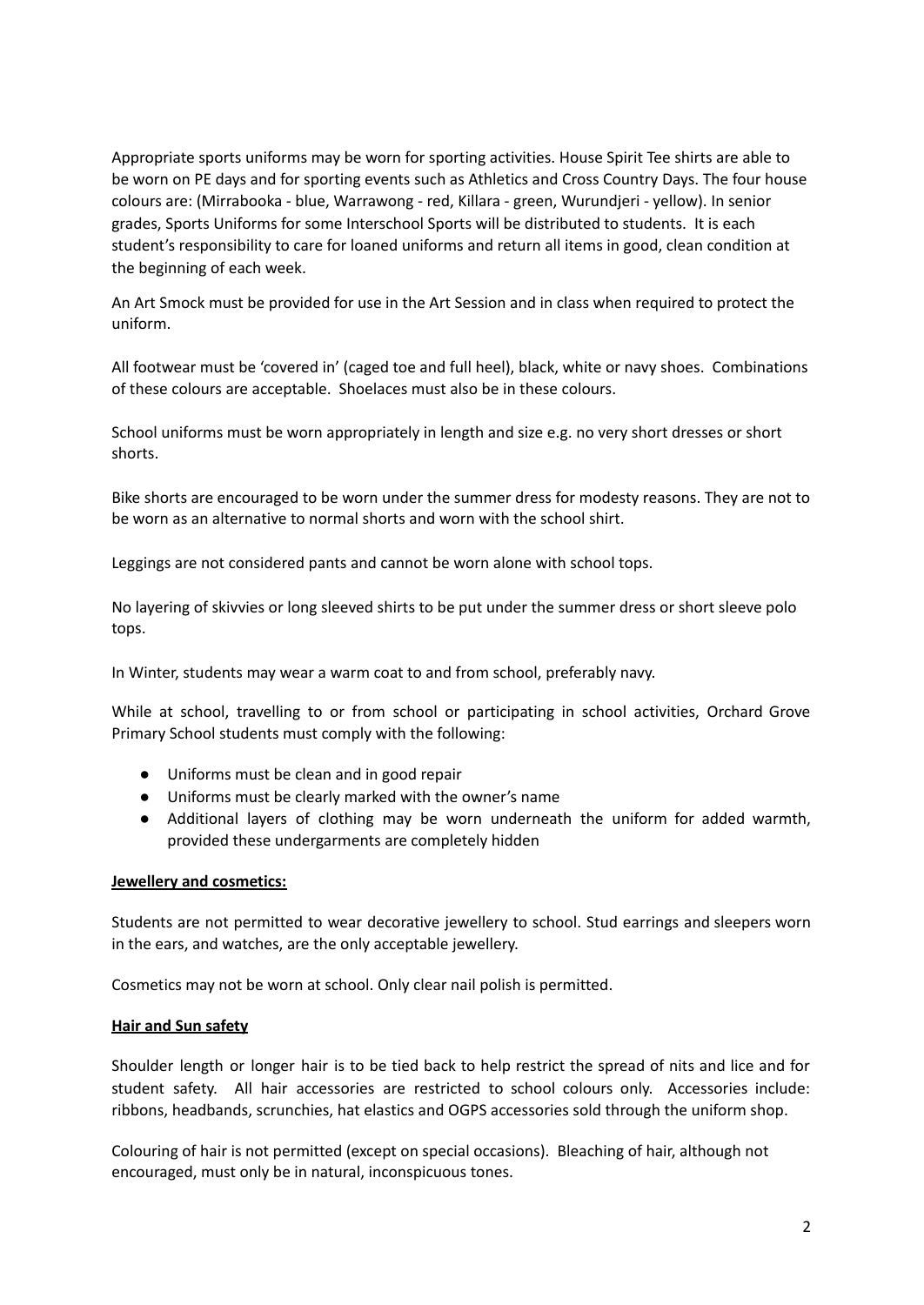During Term 1 and 4 and on days when the UV rating is 3 and over, students will wear a broad brimmed or bucket sun hat whilst out of doors. This is in keeping with the school's SunSmart policy.

Hats are not to be worn inside.

Students are permitted to wear sunglasses during outdoor activities. Sunglasses should be close-fitting, wrap-around that meet the Australian Standards 1067 and cover as much of the eye area as possible.

# **PURCHASE OF UNIFORMS**

Uniform items can be purchased directly from the **[SPARTAN](https://www.spartanss.com.au/)** (School Uniform Supply Specialists) website. Families are contacted when uniforms are delivered to the school. All items can be purchased from this supplier and other uniform items can be purchased from department stores. School Council and the administration team will comply with the Fair Trading Act when making arrangements with **[Spartan](https://www.spartanss.com.au/)** (School Uniform Supply Specialists).

Orchard Grove Primary School also operates a second-hand uniform store for parents once each term. Parents will be notified via Compass when this store operates.

#### **Support for families experiencing difficulty**

Please contact the Principal team or an office administration member to discuss support that we may be able to provide to families experiencing difficulty meeting uniform costs, including information about eligibility for uniform support through State Schools' Relief. Further information about State Schools' Relief is also available on their website: [htps://www.ssr.net.au/](https://www.ssr.net.au/)

Orchard Grove Primary School also has uniforms available to families to borrow on request.

### **IMPLEMENTATION**

Orchard Grove Primary School will ensure that this Student Dress Code is communicated to all families and students through our school website and via Compass notification.. We will assist students who may be experiencing difficulties complying with this policy where possible.

Students wearing non-compliant uniform items may be asked to change into a compliant item of clothing provided by the school.

If a student is out of school uniform or otherwise breaches the Student Dress Code on a recurring basis, a note will be provided to the student and parents by the classroom teacher. If non-compliance with the dress code becomes a continued occurrence, the Principal will be informed and a phone call home may be required. In this event, the school will continue to work with the student and family to support compliance.

Measures taken by Orchard Grove Primary School to address concerns about student non-compliance with the Student Dress Code will also be addressed in accordance with our Student Wellbeing and Engagement Policy.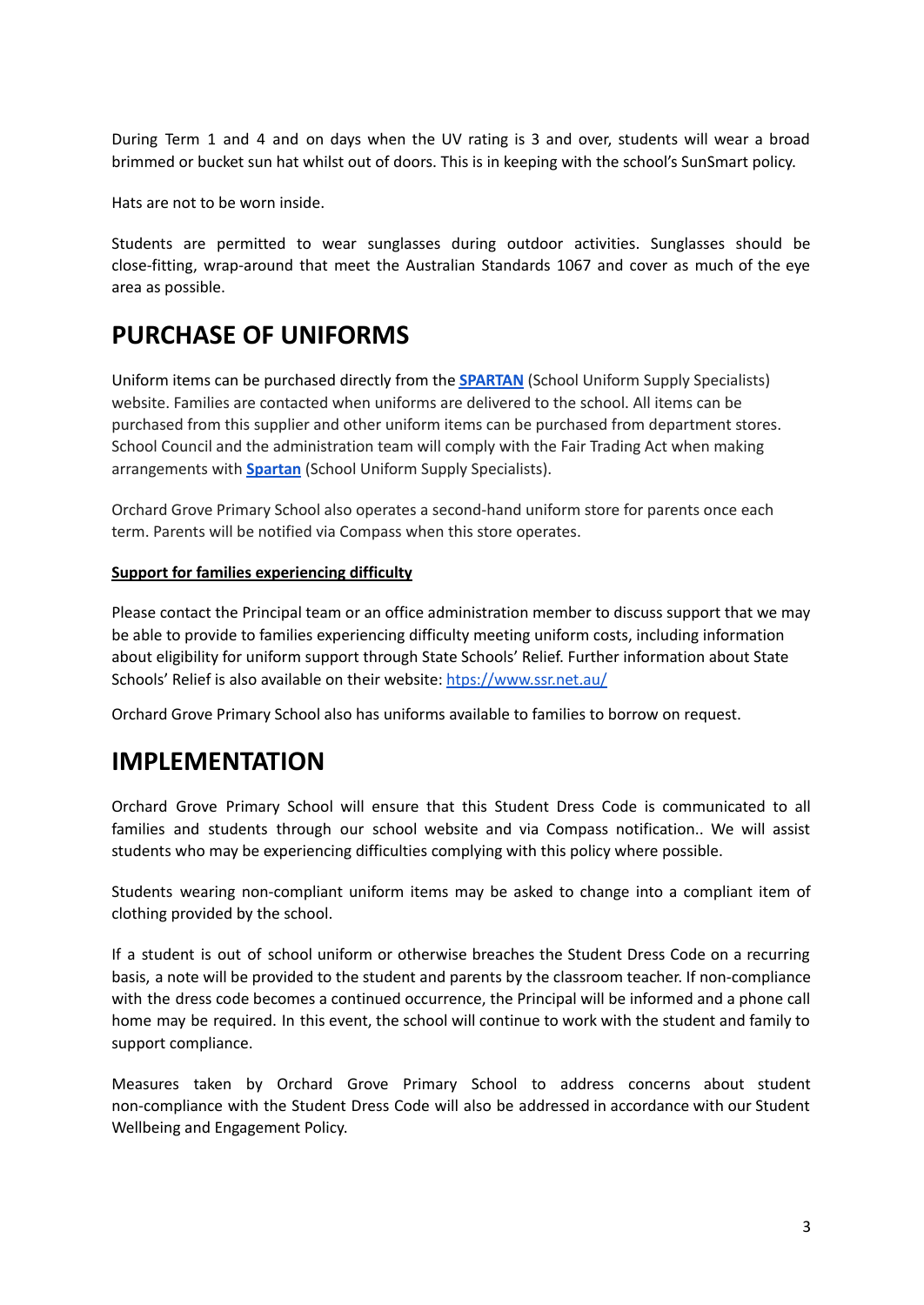## **EXEMPTIONS TO STUDENT DRESS CODE**

We recognise that there may be situations where the application of this dress code may affect students unequally.

Students and their parents or carers may apply either in writing or in person to the Principal for an exemption to this Student Dress Code if:

- an aspect of this code prevents the student from complying with a requirement of their religious, ethnic or cultural beliefs or background
- the student has a particular disability or health condition that requires a departure from the dress code
	- the student or their parents/carers can demonstrate particular economic hardship that prevents them from complying with the dress code.

When the Principal receives a request for an exemption or modifications, they will:

- consider the grounds for the exemption request
- explain the process to the student and/or their parents/carers
- ensure there is strict confidentiality
	- · encourage the student and/or their parents/carers to support their application with evidence.

The Principal or delegate will then try to negotiate a resolution that is acceptable to all parties. If an exemption is not allowed, then written reasons will be provided to the student and/or their parents or carers.

### **CONCERNS ABOUT THE STUDENT DRESS CODE**

Orchard Grove Primary School welcomes feedback from the school community in relation to this Student Dress Code. If you have a concern or complaint about the Student Dress Code, further information about raising a concern or complaint is available in our school's *Parent Complaint Policy*, available on the school website.

### **COMMUNICATION**

This policy will be communicated to our school community in the following ways:

- Available publicly on the school's website (or insert other online parent/carer/student communication method)
- Reminders in our school newsletter or Compass
- Included in Staff handbook
- Discussed at staff meetings as required or reminders sent via emails
- Included in transition and enrolment packs
- Discussed at parent information nights/sessions
- Hard copy available from school administration upon request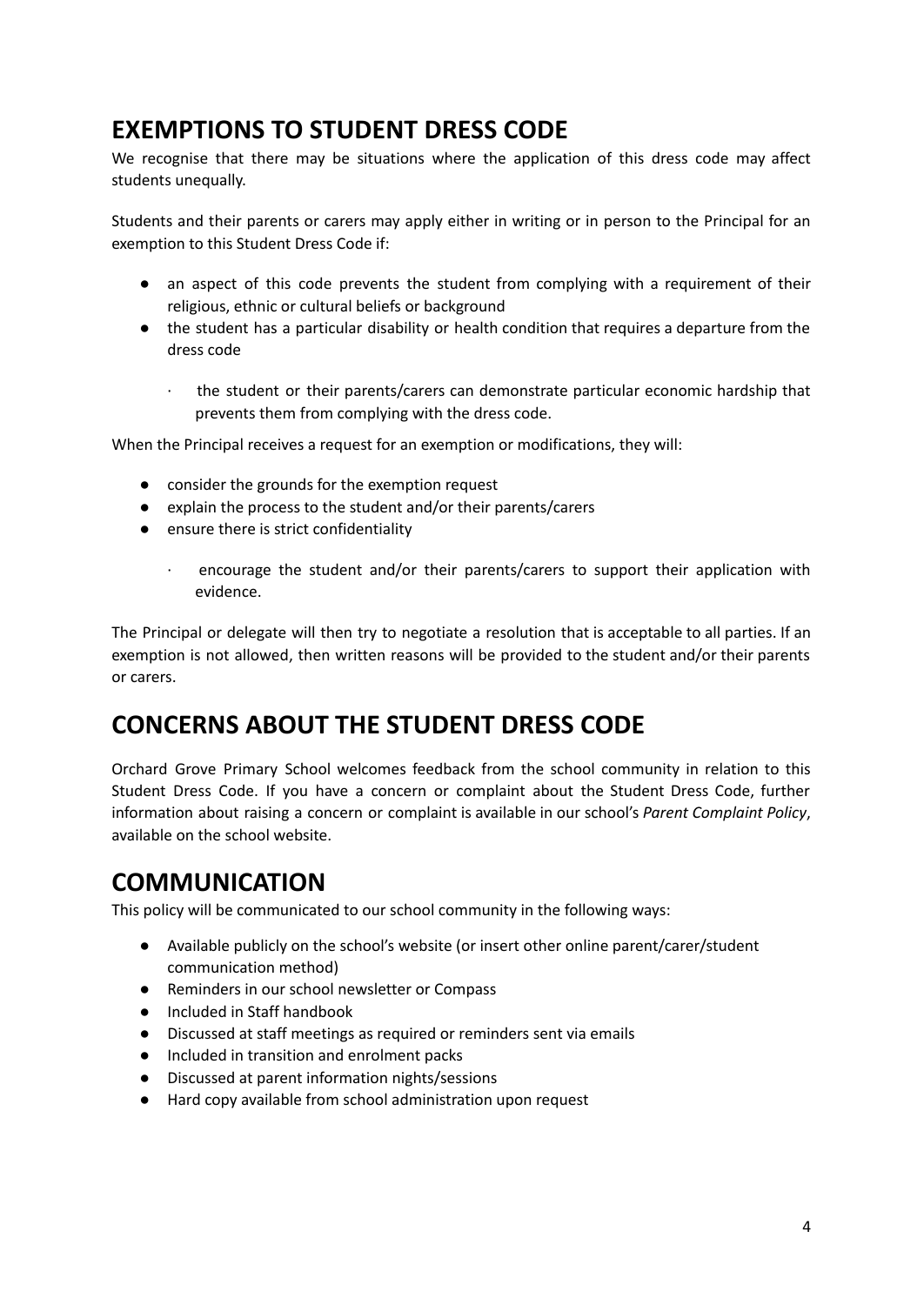# **FURTHER INFORMATION AND RESOURCES**

- Orchard Grove Sunsmart Policy
- Orchard Grove Primary School Parent Complaint Policy
- Orchard Grove Primary School Student Wellbeing and Engagement Policy
- Department of Education and Training **[Student](https://www2.education.vic.gov.au/pal/student-dress-code/policy) Dress Code**
- Department of Education and Training **Student [Engagement](https://www2.education.vic.gov.au/pal/student-engagement/policy) policies and guidelines**

#### **Review Cycle And Evaluation**

Ratified by School Council July 2022 Schedule for review in 2026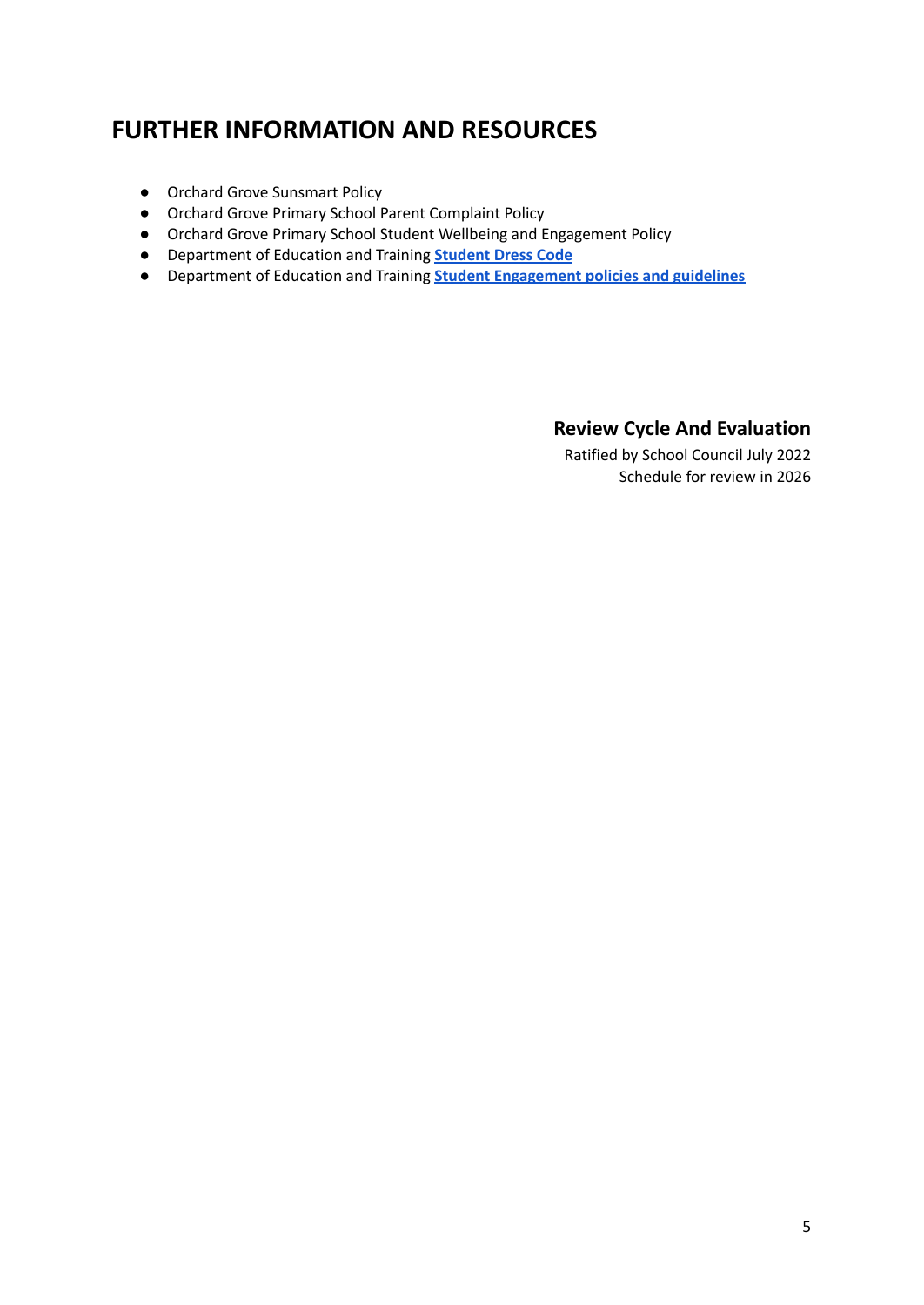### **APPENDIX A:**

#### **All Year Round**

The following items may be worn all year round, with either the summer or winter uniform:

#### **Hoodie or Jacket**

Navy blue with school logo

#### **Polo shirts**

Emerald green long and short sleeved with school logo Ink navy blue short sleeved with school logo 5/6 Ink navy blue and emerald side short sleeved with school logo

#### **School Rain jacket**

Ink Navy blue with school logo

#### **Shorts**

Plain navy shorts without decoration or brand name (this applies to regular and sports option)

#### **Skorts**

Plain navy skorts without decoration or brand name and in winter can be worn with navy blue tights/stockings (this applies to regular and sports option)

#### **Socks or tights/stockings**

Navy tights/stockings White, navy or black socks

#### **Footwear**

Appropriate footwear is to be worn that covers the toes. Shoes can be black, white or navy or combinations of these colours are acceptable. Shoelaces must also be in these colours.

#### **Headwear**

Black, Navy blue, emerald green or white head bands, hair ribbons, scrunchies or headwear worn as part of cultural/religious beliefs. Elastic bands used to tie up hair may be worn in any colour.

#### **Summer Uniform**

**Dresses** Blue and White checked dress

**Hats** Navy bucket hat with school logo

#### **Winter Uniform**

#### **Pants**

Plain navy track pants or girls leisure pants without decoration or brand name